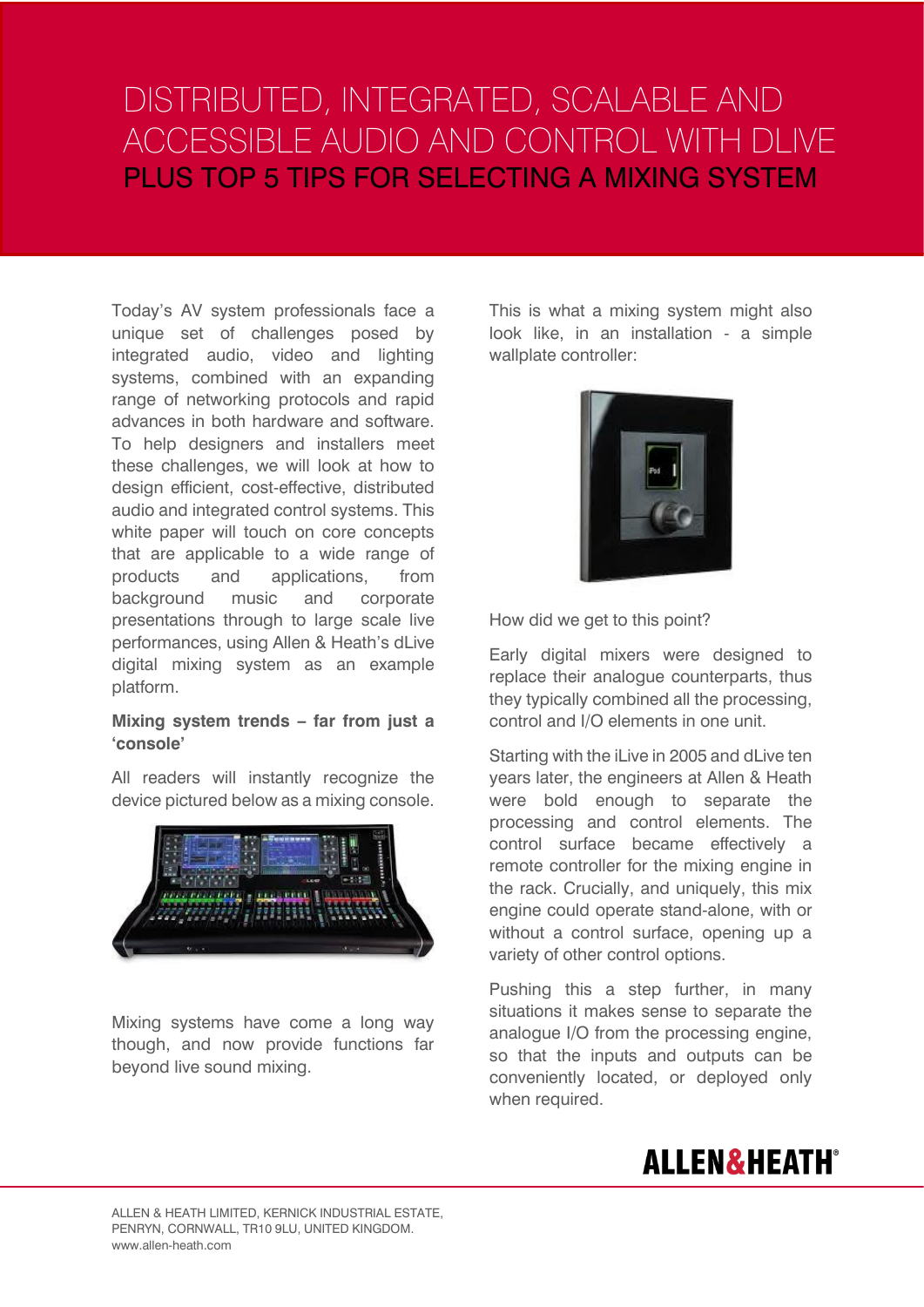

Another changing paradigm of the mixing system is that, in the past, live consoles needed a companion sound management system or matrix solution in order to cater for all requirements of distributed sound in a building. Nowadays, however, mixing systems such as dLive can combine the functionality of live sound *and* audio distribution very easily, as we will discuss below.

# **Top 5 tips for system integrators**

So, let's have a look at what the ideal mixing solution for installation should look like.

## **1. Distributed**

A mixing system should be distributed, meaning you can deploy audio wherever it's needed, without constraints. A large installation might require dozens of audio points, and hundreds of system inputs and outputs. The connections must be capable of running on an existing Ethernet infrastructure, or fibre optic where longer cable runs are required.

## **2. Integrated**

A mixing system should be integrated, with ample access to all major industry protocols. Allowing Dante integration, broadcast feeds over MADI, multitrack recording, and providing networkable GPIO interfaces and TCP/IP control for third party integration.

## **3. Scalable**

A mixing system should be scalable and offer solutions ranging from single rooms to the largest and most demanding of spaces. dLive can provide from 0 to over 800 system inputs and outputs, a matrix of over half a million crosspoints, and up to 96 remote controllers in a single system.

## **4. Accessible**

A mixing system should be accessible and make life easier for non-technical operators, particularly in volunteer-driven venues. Key settings such as volume control, music source selection and preset recall should be controllable from simple remote control devices. Tablet apps should give easy access on the move, while multiple levels of user permissions should provide appropriate levels of control to different users. Online/offline software should provide Internet access to the system, meaning a system integrator can sit in an office in Sydney and remotely log into a system in Perth to check status, power supplies, error logs, or to fix routing problems.

## **5. Versatile**

Finally, a mixing system should be versatile, and capable of handling every aspect of a venue's audio life, from background music and boardroom meetings to a full-scale theatre show or live performance. Beyond the hardware, software features such as Automatic Mic Mixing are all important in corporate AV. For example, the AMM in dLive can handle up to 64ch in up to 4 different zones or

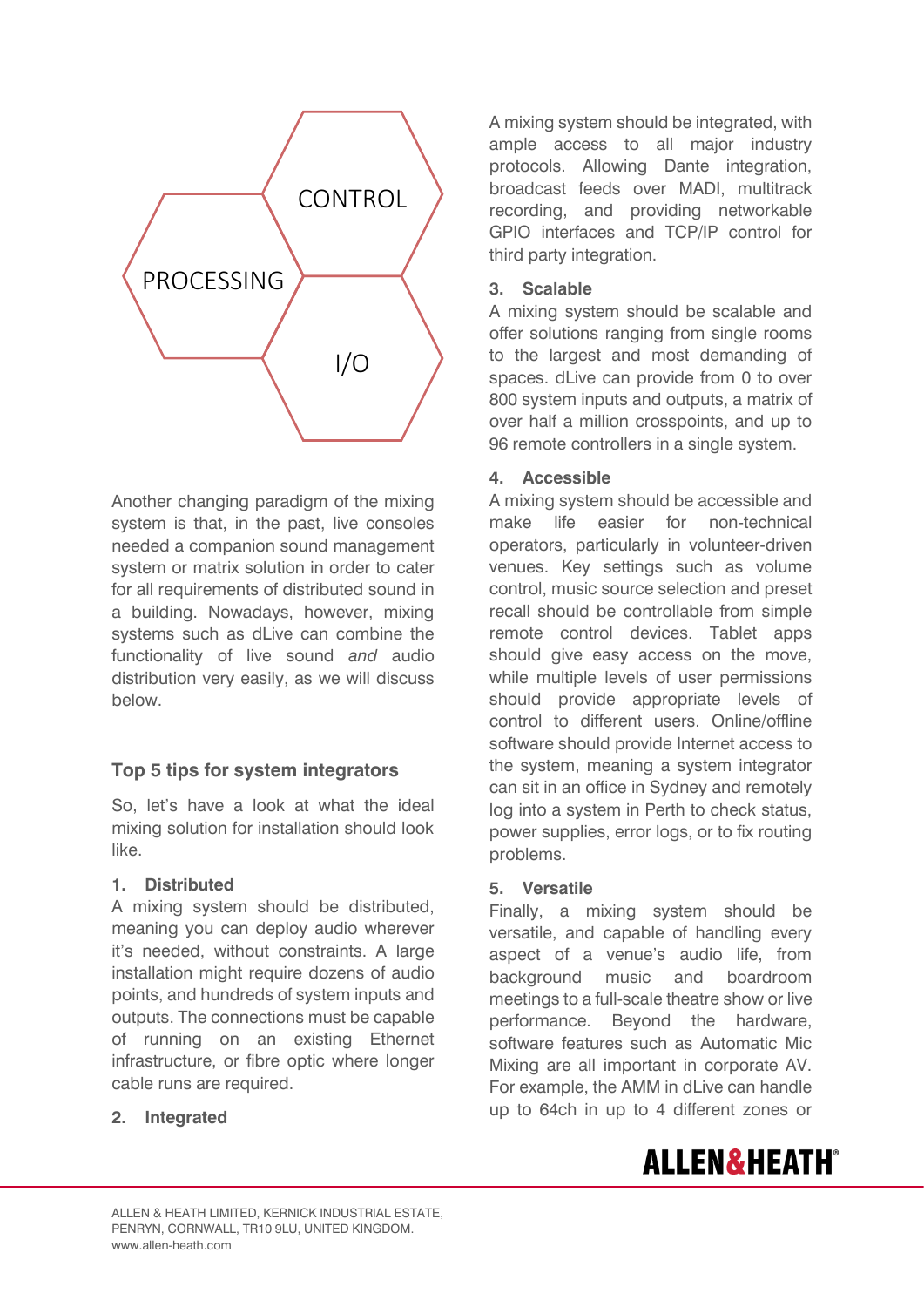meeting rooms, and offers both the industry classic gain sharing algorithm, and a more sophisticated Number of Open Microphones algorithm.

# **dLive Installed Solutions – a practical guide**

Not only dLive addresses in an exemplary way the requirements outlined above, but it does so with unrivalled sound quality. Built on 96kHz FPGA technology, it also provides guaranteed class-leading system latency of 0.7ms, input to output.

Navigating the growing ecosystem of dLive expanders, apps, software, controllers and audio networking cards can be a challenge, so here's a quick *'dLive for Dummies'* guide to help readers confidently build a distributed audio and control system from scratch.

An interactive configuration tool is also available online here: [https://www.allen](https://www.allen-heath.com/dlive-home/dlive-system-builder/)[heath.com/dlive-home/dlive-system](https://www.allen-heath.com/dlive-home/dlive-system-builder/)[builder/](https://www.allen-heath.com/dlive-home/dlive-system-builder/)

### **1. Select a MixRack**

The MixRack is the heart of any dLive system. It houses the XCVI processing core, complete with control and audio networking ports. There are several sizes available. All feature the same mix engine and 128 channel / 64 bus count, but differ in the number of analogue I/O sockets. S Class MixRacks offer more audio networking ports, cable redundancy and optional PSU redundancy.

*Product focus* - The [DM0](https://www.allen-heath.com/ahproducts/dm0/) is the most compact dLive MixRack in the range, with no analogue I/O at all. In a typical installation, it would sit in a machine room somewhere in the building, together with switches and servers. It features redundant power supplies and audio connections, as

well as 3 audio networking ports, each capable of 128 bidirectional channels at 96kHz. Other than distributed audio, DM0 is ideally suited to matrix applications, for example as a 384x384 MADI router for broadcast, with 24 separate MADI streams, or as a format converter to bridge different protocols on the network, including seamless 48k to 96k conversion.



## **2. Select a Surface (optional)**

The Surface is effectively a network controller for the MixRack, with the addition of built-in audio I/O and audio networking ports. It connects to the MixRack via a single Gigabit Ethernet link carrying multichannel audio and control. There are several sizes available, offering different numbers of faders and screens. S Class Surfaces offer more audio networking ports, cable redundancy, optional PSU redundancy, as well as more physical controls.

Up to 4 dLive Surfaces can be connected to a single MixRack via additional gigaACE cards.

*Product focus* - The 19" rack-mountable [C1500](https://www.allen-heath.com/ahproducts/c1500/) is the most compact Surface in the range, perfect for AV racks and portable deployment in meeting rooms.



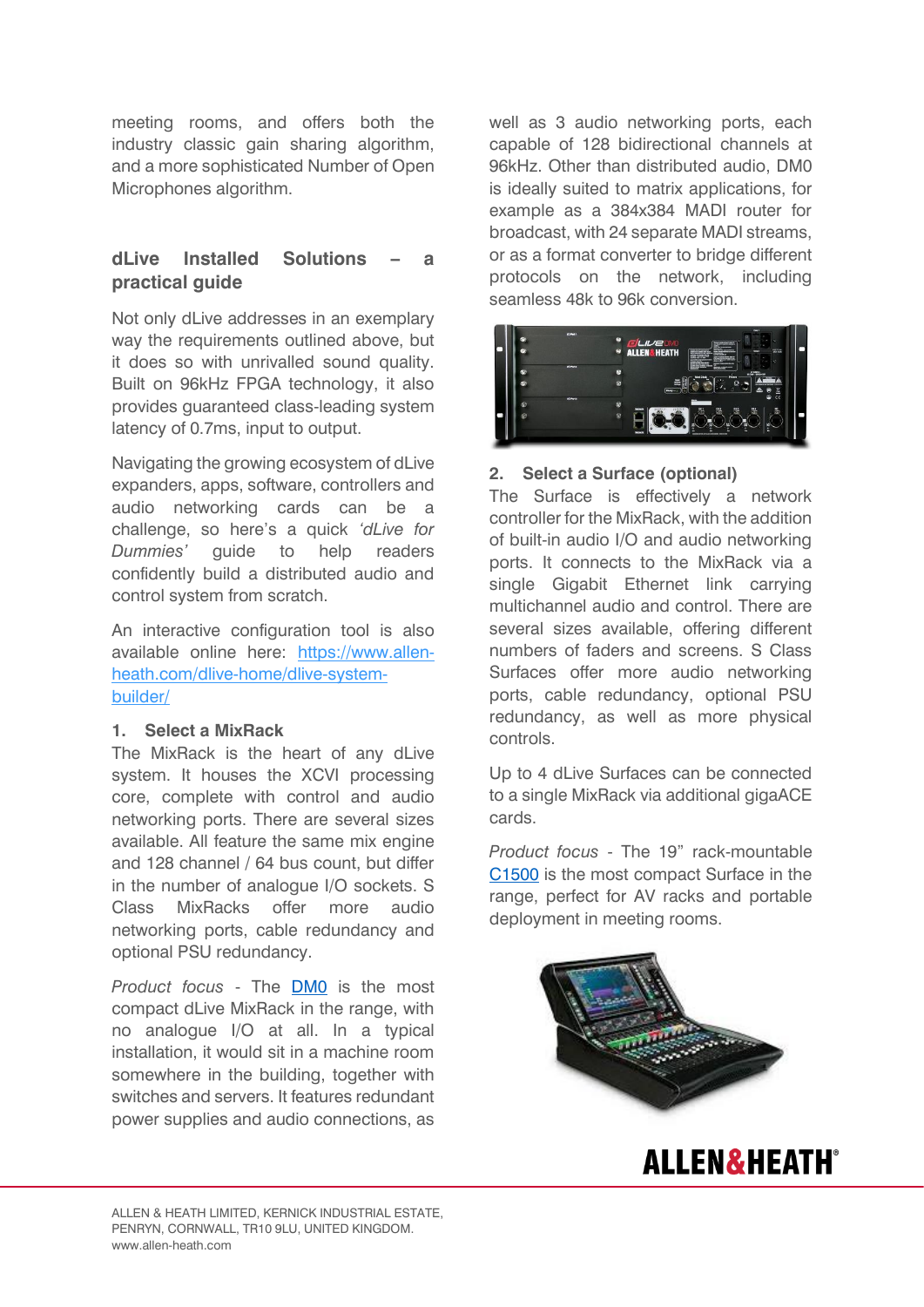*Need to know* – Surfaces are optional. Surface-less systems are particularly attractive in system integration, where the MixRack can be controlled by a combination of remotes, third party panels via TCP/IP, software and apps.

## **3. Select Audio Networking options**

I/O Ports on the MixRack and Surface allow audio networking, system expansion, integration with third party systems and more. Each provides up to 128x128 channels at 96kHz. Options are available for Dante, MADI, Waves SoundGrid, AES3 as well as our cost-effective, proprietary transport protocols on Cat5 and fibre, which were discussed in a previous white [paper.](https://www.allen-heath.com/media/DX-gigaACE-white-paper-1.pdf)

*Product focus* – Our [Dante card](https://www.allen-heath.com/ahproducts/dante/) supports AES67 streams for easy integration with Q-Sys and other systems, and was one of the first products on the market to support Dante Domain Manager. A new card will be available soon to unleash the full 128x128 channel count and selectable 48/96kHz sample rate.



#### **4. Add I/O Expanders**

DX Expanders add flexible I/O to any dLive system. They connect to the dLive MixRack or Surface over standard Ethernet (Layer 2). For more expansion in distributed systems and larger projects, the DX Hub or DX Link I/O card can be used, and up to 48 discrete I/O points deployed in a building. Up to two DX Expanders can be daisychained on a single link, or alternatively redundant connections are possible. Options include the portable, rugged DX-168 stagebox, and the modular DX32 with 4x 8ch slots for analogue or digital (AES)  $I/O$ .

*Product focus* – The [DX164-W](https://www.allen-heath.com/ahproducts/dx164-w/) is a wallmount or floor-mount DX Expander for fixed installation. It can be mounted in a standard 12x12" NEMA electrical box (the US standard), or in a floor pocket, and can be powered in three different ways: 12V DC (also for redundancy), IEC mains power, or to satisfy regulations when flush mounted in a wall, with screw terminals for an armoured cable.



*Need to know* – All you need to know on DX connections and expansions, hubs and hops is contained in the [DX System Guide,](https://www.allen-heath.com/media/DX-System-Guide-ISS_1.pdf) a must read for system designers.

#### **5. Add control**

Allen & Heath has a range of networkable, PoE compatible remote controllers. These can be programmed via the Surface or Director software, and customised to control any aspect of the system. The IP6 and IP8 are desktop units with 6 push-nturn rotaries and 8 motorised faders respectively. They can be flush mounted in